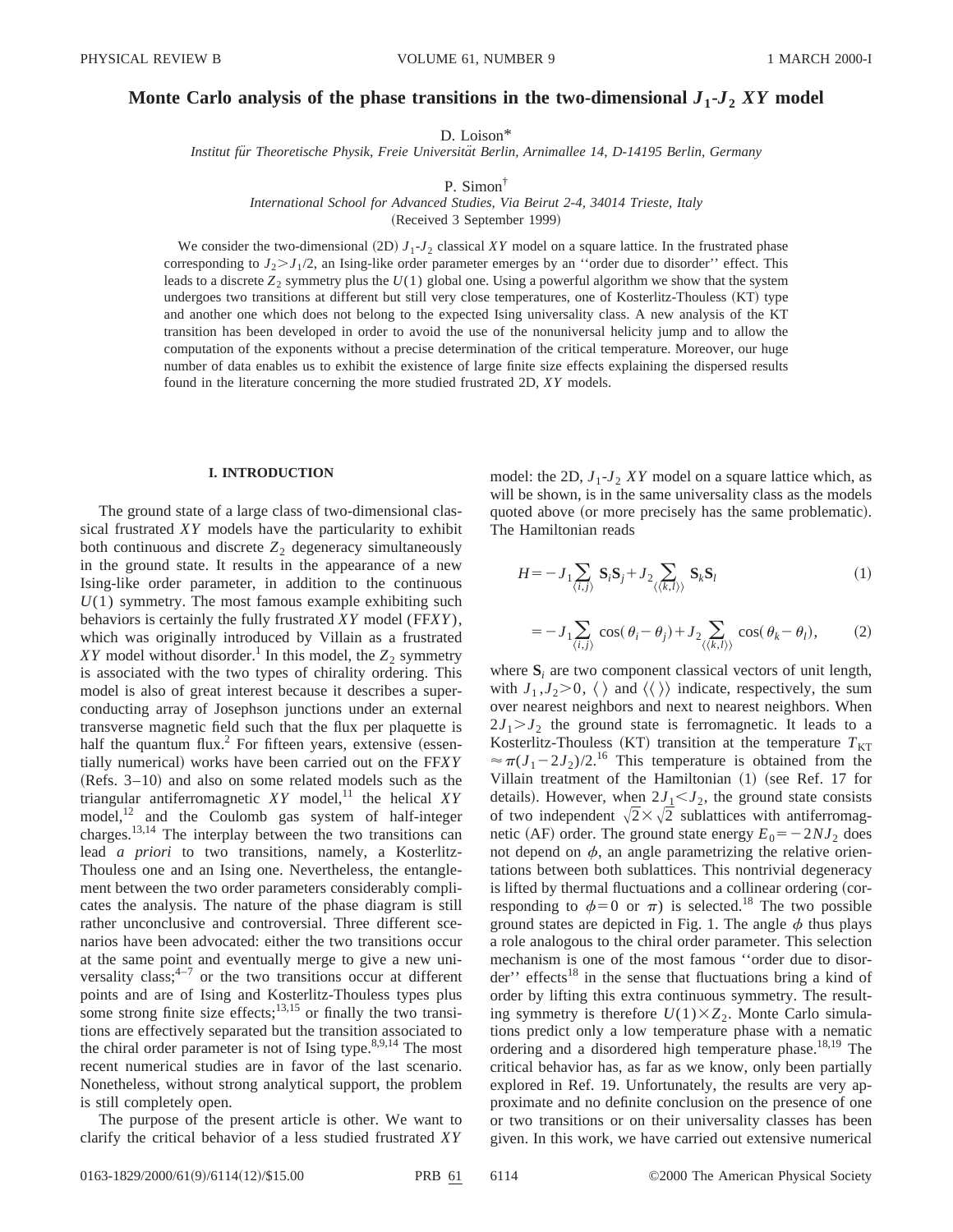

FIG. 1. Ground state of the  $J_1$ - $J_2$  *XY* model for  $2J_2 > J_1$ .

Monte Carlo (MC) simulations on the  $J_1-J_2$  *XY* model using algorithms which allow us to obtain very accurate and robust results.

We now give the outline of the paper. Section II contains a brief summary of analytical results showing the relations between the  $J_1$ - $J_2$  *XY* model and the Ising-*XY* model, which is a generic model used to describe the universality class of frustrated *XY* models with symmetry  $Z_2 \times U(1)$  such as the FF*XY*. In Sec. III, we present our numerical results and the analysis of some critical exponents. Finally, Sec. IV is devoted to the discussion of the results and to a brief conclusion. The estimation of statistical and systematic errors has been relegated to the Appendix.

# **II.** *J***1-***J***<sup>2</sup>** *XY* **AND ISING-***XY* **MODEL**

In this section, we sum up the main analytical results concerning the  $J_1$ - $J_2$  *XY* model. We essentially focus on the more interesting frustrated phase corresponding to  $2J_2 > J_1$ , where the ground state consists of two independent sublattices. Thermal fluctuations select a collinear ordering,<sup>18</sup> and we have two kinds of domains represented in Fig. 1. The first step, following Chandra *et al.*,<sup>20</sup> is to perform a gradient expansion of the classical energy  $(1)$ . The problem is now translated in a new one on a  $(2\times2)$  square lattice, but now with two spins 1 and 2 per vertices pointing in the same directions. The new classical action A reads

$$
\mathcal{A} = -\frac{2J_2}{2T} \sum_r \left[ (\vec{\nabla} \theta_1)^2 + (\vec{\nabla} \theta_2)^2 + 2\lambda \cos \phi (\nabla^x \theta_1 \nabla^x \theta_2 - \nabla^y \theta_1 \nabla^y \theta_2) \right],
$$
\n(3)

where we have defined  $\lambda = J_1 / 2J_2 < 1$  and introduced the lattice derivatives  $\nabla^x$ ,  $\nabla^y$ .<sup>16</sup> The signature of the *U*(1) degeneracy now lies in the strong anisotropy between *x* and *y* directions. The cos  $\phi$  labels the different possible classical ground states at  $T=0$ . Notice that, if we do the Gaussian integration over the angular variables, we recover the results of Henley,<sup>18</sup> namely,

$$
\mathcal{A} \sim \text{const} - 0.32 \left( \frac{J_1 \cos \phi}{2J_2} \right)^2,\tag{4}
$$

proving that a collinear ordering is selected when minimizing the free energy  $\lceil cos(\phi)=\pm 1 \rceil$ .

Let us now include the effects of the vortices. The most natural way to include them would be to apply the Villain transformation to all quadratic terms in the action  $(3)$ . Such a treatment is quite tedious and inappropriate because the vor-

tice variables built with the anisotropic term  $(\nabla^x \theta_1 \nabla^x \theta_2)$  $-\nabla^y \theta_1 \nabla^y \theta_2$  are not well defined due to the strong fluctuations between the two sublattices which tend to decouple in the infrared limit (see Ref. 16 for more details). The simplest way to take into account the coupling between the two sublattices is to replace the anisotropic term in Eq.  $(3)$  by the local spin waves effect, i.e., by  $-0.32\lambda^2\Sigma_r \cos^2[\theta_1(r)]$  $-\theta_2(r)$ . This term is just the local version of (4). Such a treatment has already been used by Garel and co-workers for helimagnets<sup>12</sup> and also by Chandra *et al.* for the  $J_1-J_2$ Heisenberg model.<sup>20</sup> By applying the Villain transformation to the first two terms in Eq.  $(3)$  and using

$$
\exp\{h\cos p[\theta_1(\vec{r})-\theta_2(\vec{r})]\} = \sum_{S(\vec{r})} \exp\{ipS(\vec{r})[\theta_1(\vec{r})-\theta_2(\vec{r})] + \ln y_s S^2(\vec{r}r)\},\tag{5}
$$

with  $p=2$  and  $y_s=h/2=0.08\lambda^2$ , we obtain

$$
\mathcal{Z} = \sum_{\{n_1^{\mu}(r)\}} \sum_{\{n_2^{\mu}(r)\}} \sum_{S(r)} \int \mathcal{D}\theta_1 \mathcal{D}\theta_2 \exp\left(-\frac{J_2}{T} \sum_r \sum_{i=1,2} \sum_{\mathbf{r}} \mathcal{L}(\nabla^{\mu}\theta_i(r) - 2\pi n_i^{\mu}(r))^2\right) + ip \sum_r \left\{S(r)[\theta_1(\vec{r}) - \theta_2(\vec{r})] + \ln y_s S^2(\vec{r})\right\}.
$$
\n(6)

The  $n_i^{\mu}$  (*i* = 1,2) are integer link variables living on the two diagonal sublattices. By integrating on angular variables, we easily find

$$
\mathcal{A}_{eff} = \sum_{r \neq r'} \left[ \pi \beta J_2 M_1(r) \ln \frac{|r - r'|}{a} M_1(r') \right. \n+ \pi \beta J_2 M_2(r) \ln \frac{|r - r'|}{a} M_2(r') - i p [M_1(r) \n+ M_2(r)] \Theta \Big| r - r' \Big| S(r') \n+ \frac{p^2}{2 \pi \beta} S(r) \ln \frac{|r - r'|}{a} S(r') \Big| + \sum_r \left[ \ln y_1 (M_1)^2(r) \right. \n+ \ln y_2 (M_2)^2(r) + \ln y_s S^2(r) ], \tag{7}
$$

where we have introduced the vortex variables  $M_i$  $= \epsilon^{\mu\nu} \nabla^{\mu} n_i^{\nu}$  corresponding to vortices on the two sublattices. The fugacities are as usual considered as genuine variables defined initially by  $y_i^0 = \exp(-\pi^2 \beta J_2/2)$ . The interaction  $\Theta$  is defined by  $\Theta |r-r'| = \arctan(y-y'/x-x')$ , and verifies  $\partial_{y} \ln |r-r'| = -\partial_{x} \Theta |r-r'|$ . This action corresponds to two coupled *XY* models. Under real space renormalization group transformations, the coupling term is strongly relevant and locks the phase difference in  $\theta_1(r) = \theta_2(r) + k\pi$  with *k*  $=0,1.^{21}$  It leads in the strong coupling limit to an effective model whose Hamiltonian has the following form: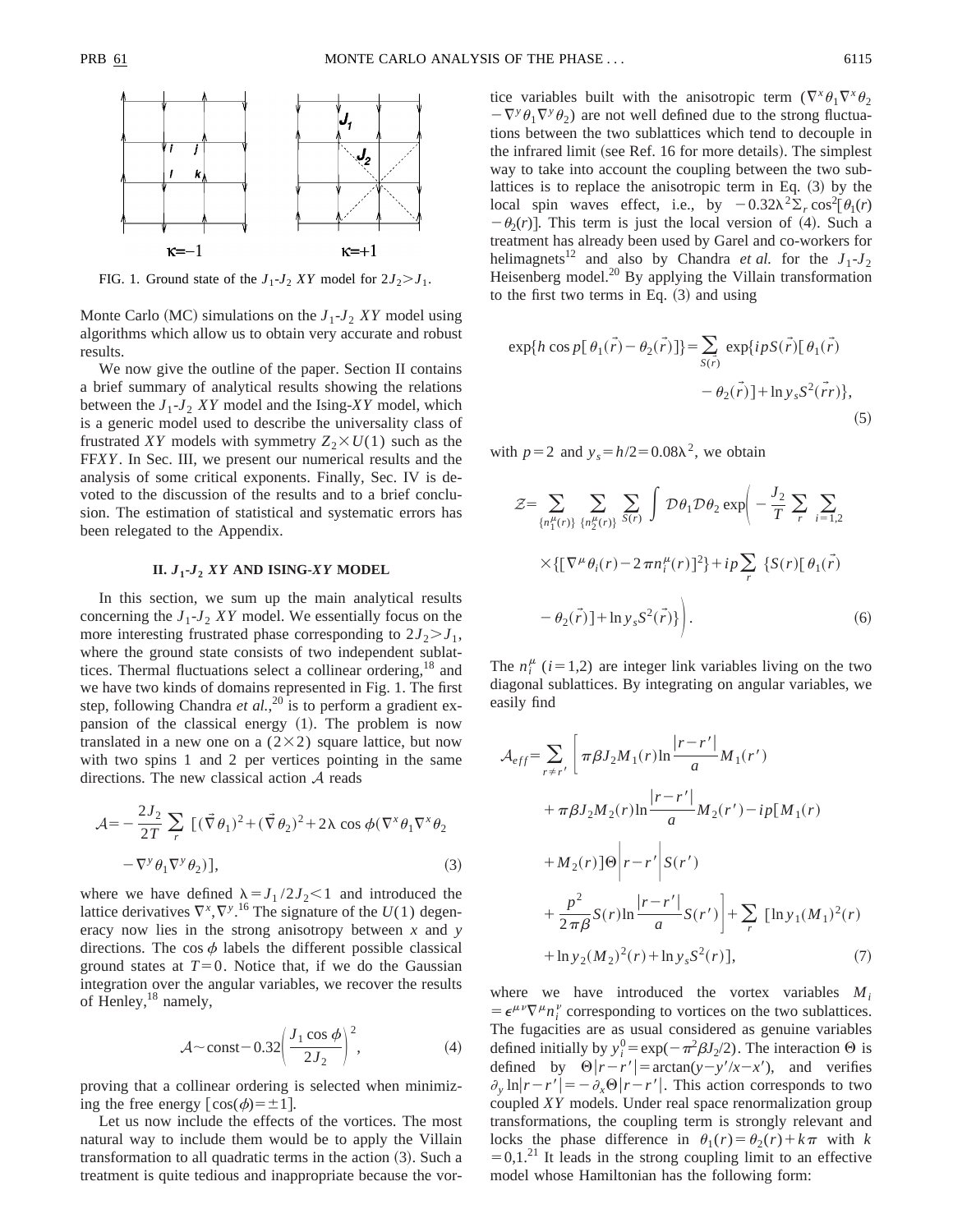

FIG. 2. Phase diagram of the Ising-*XY* model. Solid and dotted lines indicate continuous and first-order transitions, respectively.

$$
H_{I-XY} = -\sum_{\langle i,j\rangle} \left[ A(1 + \sigma_i \sigma_j) \cos(\theta_i - \theta_j) + C \sigma_i \sigma_j \right]. \tag{8}
$$

The value of *A* and *C* depend on the initial values of *h*  $f(f_1, J_2)$  and  $\beta J_2$ . This model referred to as the Ising-*XY* model in the literature has been largely debated. This Ising-*XY* model is believed to describe the critical behavior of all frustrated *XY* models quoted in the introduction. The phase diagram has been obtained numerically by Granato and  $\rm{co-wor} \rm{ker} \rm{s}^{22}$  and has been reproduced for convenience in Fig. 2. Three different phases can be distinguished: the upper right corner phase corresponds to the low temperature ordered phase, the lower left corner phase is the high temperature disordered one, and the intermediate one is Ising ordered but  $XY$  disordered (namely with free vortices). Above point *P*, the Ising and *XY* transitions are well separated and mix under P. The question concerning the transition(s) under  *is* still under debate. A recent work of Lee *et al.* seems to indicate that the two transitions never merge completely but get closer.<sup>15</sup> Nevertheless, the Ising-like magnetization exponent has been found to be different from 1 and continuously varying along the line  $(PT)$ .<sup>22</sup> We have shown that the *J*1-*J*<sup>2</sup> *XY* model should also be described by the Ising-*XY* model and should therefore correspond to a curve crossing the line under  $P$  (so with only one or two very close transitions). Since we are not able to provide analytical relations between  $(h, J_2)$  and  $(A, C)$ , the form of this curve and its intersection with the segment (*PT*) is unaccessible. Moreover, when varying  $J_2 / J_1$ , we shall obtain a different intersection point as it was first noted in Ref. 16. Nevertheless, it opens the possibility that the critical exponent  $\nu$  should vary with the ratio  $J_2/J_1$  as in the analysis of Granato and co-workers<sup>22</sup> or of Lee *et al.*<sup>15</sup> Similar considerations have been made in the study of a generalized frustrated *XY* model where an extra parameter has been added.<sup>10</sup> No clear conclusion concerning the nature of the phase transitions can therefore be drawn at this level. The purpose of the next section is therefore to answer these questions with the help of extensive Monte Carlo simulations. Moreover, it can also be regarded as an indirect way of studying the Ising-*XY* model and other related models.

# **III. MONTE CARLO ANALYSIS**

# **A. Observables**

As explained above we can define two order parameters corresponding to the two symmetries  $U(1)$  and  $Z_2$ . The first one is the total magnetization *M* defined by the sum of all spins; the second is the chirality  $\kappa$  defined by the sum of all chiralities  $\kappa_i$  defined on each cell by

$$
\kappa_i = \frac{1}{4} (S_i - S_k)(S_j - S_l),
$$
\n(9)

where  $(i, j, k, l)$  are the four corners of one cell with diagonal  $(i,k)$  and  $(j,l)$ . The two ground states depicted in Fig. 1 have  $\kappa_i = \pm 1$ .

We have studied our system in the finite size scaling region where the correlation length is much larger than the lattice size. The quantities needed for our analysis are defined below. For each temperature we calculate,

$$
\chi^M = \frac{N \langle M^2 \rangle}{k_B T},\tag{10}
$$

$$
\chi^{\kappa} = \frac{N(\langle \kappa^2 \rangle - \langle \kappa \rangle^2)}{k_B T},\tag{11}
$$

$$
\chi_2^{\kappa} = \frac{N\langle\kappa^2\rangle}{k_B T},\tag{12}
$$

$$
V_1^{\kappa} = \frac{\langle \kappa E \rangle}{\langle \kappa \rangle} - \langle E \rangle, \tag{13}
$$

$$
V_2^{\kappa} = \frac{\langle \kappa^2 E \rangle}{\langle \kappa^2 \rangle} - \langle E \rangle, \tag{14}
$$

$$
V_2^M = \frac{\langle M^2 E \rangle}{\langle M^2 \rangle} - \langle E \rangle, \tag{15}
$$

$$
U^M = 1 - \frac{\langle M^4 \rangle}{3 \langle M^2 \rangle^2},\tag{16}
$$

$$
U^{\kappa} = 1 - \frac{\langle \kappa^4 \rangle}{3 \langle \kappa^2 \rangle^2},\tag{17}
$$

where  $E$  is the energy,  $\chi$  is the magnetic susceptibility per site,  $V_{1,2}$  are cumulants used to obtain the critical exponent  $\nu$ , *U* are the fourth order cumulants, and  $\langle \cdots \rangle$  means the thermal average.

# **B. Algorithm**

We use in this work the standard Metropolis algorithm. At each site a new random orientation for the spin is chosen. The interaction energy between this spin and its neighbors is then calculated. If lower than the energy of the old state, the new state is accepted; otherwise, it is accepted only with a probability *p* according to the standard Metropolis algorithm.

However, the critical slowing down is important and we improve the speed of the simulation using the local overrelaxation algorithm  $(OR).^{23}$  This algorithm consists in choosing the new orientation of the spin such that the energy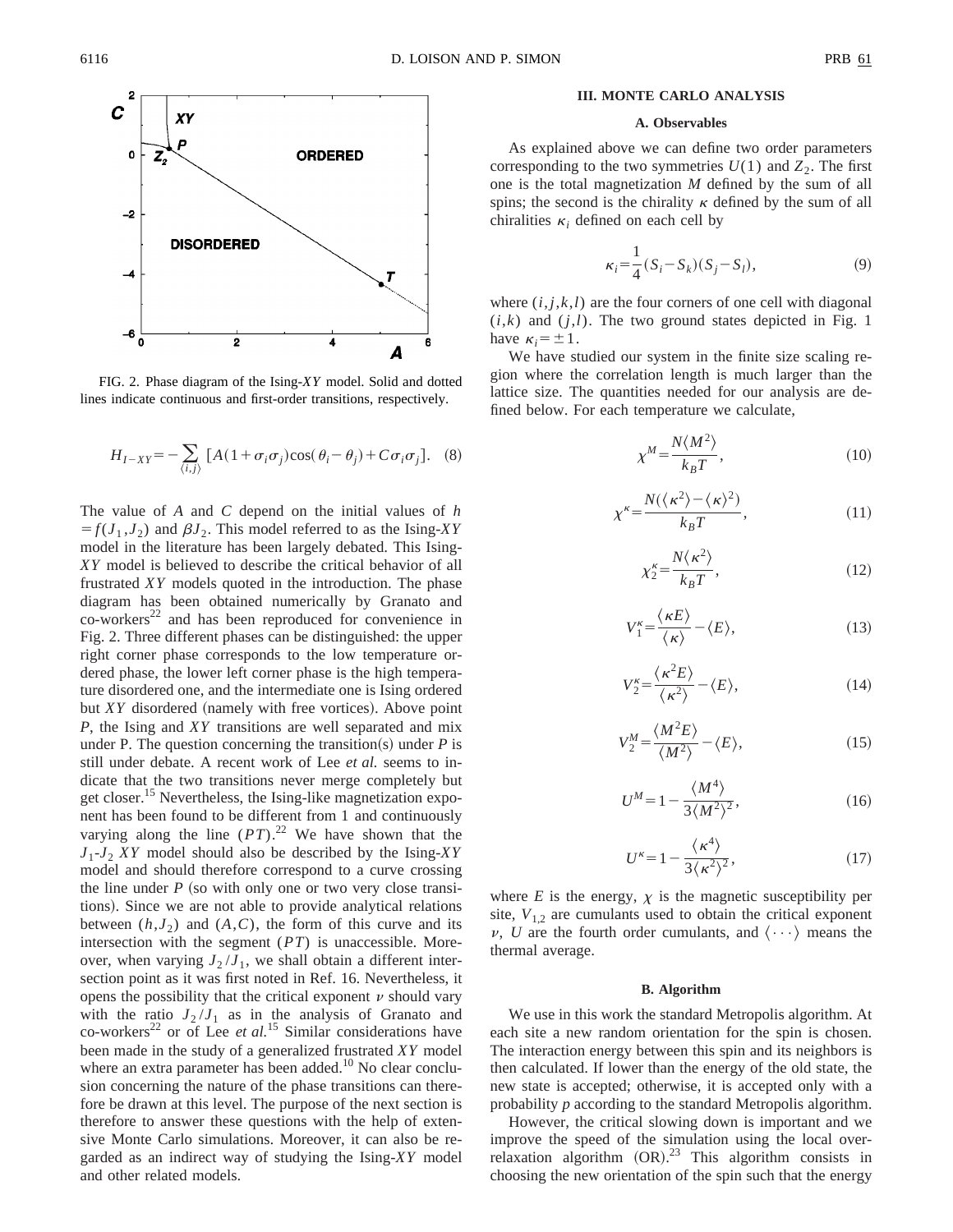TABLE I. Autocorrelation times for the chirality for  $L = 30$  as a function of the number of over-relaxation steps NOR.

| <b>NOR</b>     | $\tau_{\kappa}$ | $\tau_{\nu}$ (1+NOR/6) |  |
|----------------|-----------------|------------------------|--|
| $\overline{0}$ | 256(9)          | 256(9)                 |  |
| 2              | 18.9(4)         | 25.1(5)                |  |
| 3              | 14.5(2)         | 21.7(3)                |  |
| $\overline{4}$ | 12.3(2)         | 20.5(3)                |  |
| 5              | 11.2(1)         | 20.5(2)                |  |
| 6              | 10.2(2)         | 20.3(3)                |  |
| 7              | 9.5(2)          | 20.5(3)                |  |
| 10             | 8.4(1)          | 22.4(2)                |  |
| 15             | 7.50(4)         | 26.2(1)                |  |

remains unchanged. For *XY* spins the only possibility is to take the symmetric of the old spin to the local field (the sum of the neighbors). This algorithm is obviously nonergodic, i.e., all states cannot be reached. It must thus be used in combination with the standard Metropolis algorithm (MET). Therefore, at each step (regarded as one unit) we use one MET step and a certain number of steps of over-relaxation (NOR) algorithm. The larger the NOR, the smaller the autocorrelation time (the number of steps between two independent configurations), but then the larger the time needed for each step is. We have thus to choose the best NOR to minimize the real autocorrelation time. This depends on the time needed for each algorithm. In our implementation the Metropolis algorithm is six times larger than the over-relaxation algorithm.

In order to calculate the autocorrelation time we follow the procedure explained in the Appendix. In Table I we present the results of the autocorrelation time  $\tau_{\kappa}$  for different NOR at the critical temperature  $T_c^k$  for a lattice size  $L=30$ and  $J_2 / J_1 = 0.7$ . The second column gives  $\tau_K$  while the third column gives the real autocorrelation time  $\tau_{\kappa}$  (1+NOR/6), i.e., the quantity to be minimized. The value  $NOR \sim L/5=6$ seems to fit best. We have checked that this ratio does not change significantly for sizes  $L=20$  and  $L=40$ , which is in agreement with the argument of  $\text{Adler}^{24}$  where the best NOR should be proportional to the correlation length, i.e., to the lattice size in the finite size scaling region.

In Fig. 3 we have shown in a log-log scale the real chirality autocorrelation time function of the lattice size for NOR  $=0$  and NOR $=L/5$ . For larger lattice sizes the gain is more than a factor 30 using the over-relaxation algorithm. The critical exponent *z* defined by  $\tau \sim L^z$  is 2.29(4) without the use of the OR algorithm and is in agreement with the results on the Villain lattice  $2.31$  (Ref. 25) but in disagreement with the dynamic approach of Luo *et al.*,<sup>9</sup> who obtained 2.17(4). We note for this last case that an error in *z* leads to errors in the other exponents.

In the following the simulations have been done using  $NOR = L/5$  for each Metropolis algorithm. For each simulation, we use a number  $t_{av}$  measurements, made after an updating time  $t_{up}$  is carried out for equilibration. For each size, between three and six different initial configurations (ordered or random) have been tested to be sure that our system is not trapped into a metastable state. In Table II we present some details of our simulations. We want to stress that the number of Monte Carlo steps used in this work is one order of mag-



FIG. 3. Real autocorrelation time for the standard Metropolis algorithm (circle) and in combination with the over-relaxation algorithm (square).

nitude larger than previous studies and, combined with a better algorithm, produces a better estimate of the thermodynamic quantities.

Our errors are calculated with the help of the jackknife procedure.<sup>26</sup> When compiling the different results from previous studies we have noticed that the errors reported are quite often strongly underestimated. Therefore we have presented in the appendix our method to evaluate the errors coming from the simulation and in particular a simplified method of the jackknife procedure.

We use in this work the histogram MC technique developed by Ferrenberg and Swendsen.27,28 From a simulation done at  $T_0$ , this technique allows to obtain thermodynamic quantities at *T* close to  $T_0$ .

### **C. Phase diagram**

We have performed many simulations in varying the value of  $J_2 / J_1$  to obtain the critical temperature  $T_c$  which is represented in Fig. 4. The transition for  $J_2/J_1 \leq 0.5$  is a standard Kosterlitz-Thouless transition in agreement with theoretical predictions. For  $J_2 / J_1 > 0.5$  it is difficult to discriminate between the hypothesis of one or two transitions separating the low temperature nematic phase from the high temperature disordered phase. We have therefore decided to

TABLE II. Number of Monte Carlo steps to thermalize *Tup* and to average  $T_{av}$  as a function of the size of the lattice *L*.  $\tau_{\kappa}$  are calculated with shorter MC runs. The last column gives the number of ''independent'' measures which are, at least, one or two orders greater than previous studies.

| L   | $t_{up}$          | $t_{av}$           | $\tau_{\kappa}$ | $t_{av}/\tau_{\kappa}$ |
|-----|-------------------|--------------------|-----------------|------------------------|
| 20  | $5.10^{5}$        | $20.10^{6}$        | 7.95(13)        | $2.510^6$              |
| 40  | $5.10^{5}$        | 15.10 <sup>6</sup> | 13.19(6)        | $1~10^6$               |
| 60  | $7.10^{5}$        | $18.10^{6}$        | 19.17(17)       | $910^5$                |
| 80  | $8.10^{5}$        | $18.10^{6}$        | 25.58(33)       | $7.10^5$               |
| 100 | 1.10 <sup>6</sup> | $16.10^{6}$        | 31.66(50)       | $510^5$                |
| 120 | $2.10^{6}$        | $20.10^{6}$        | 40.6(10)        | $510^5$                |
| 150 | $3.10^{6}$        | $32.10^{6}$        | 50.9(15)        | $610^5$                |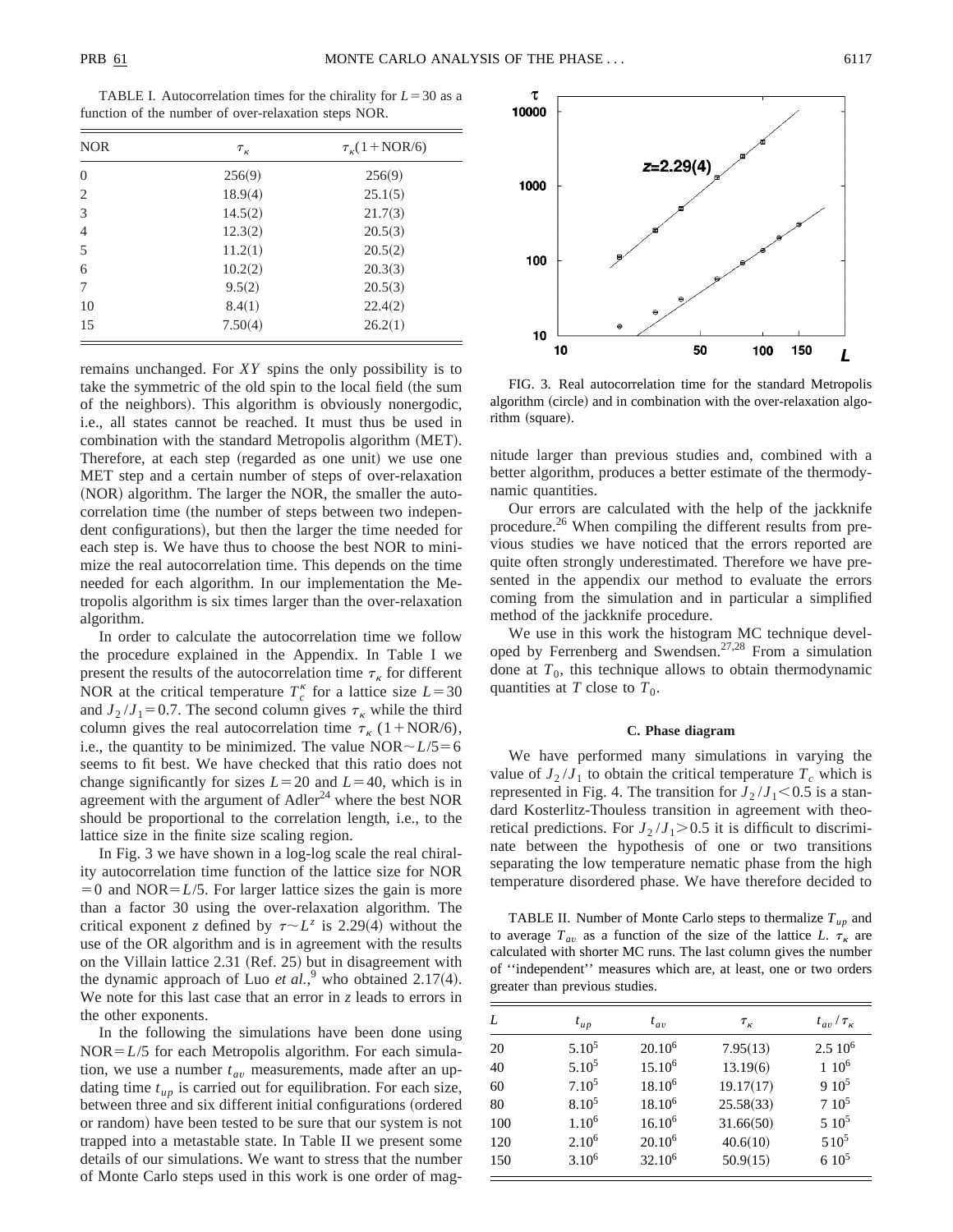

FIG. 4. Phase diagram for the  $J_1$ - $J_2$  model. For  $2J_2 < J_1$  we find the normal Kosterlitz-Thouless transition. Lines are just guides for the eyes. Our study is done for  $J_2 / J_1 = 0.7$  (black circle).

focus on the particular value  $J_2=0.7$ , $J_1=1$  (black circle) in the remainder of this work. It is worth noticing that Fernandez *et al.*<sup>19</sup> have done their calculation for  $J_2 = J_1 = 1$ .

As was first emphasized in Sec. II, it is possible that the exponents could vary with the ratio  $J_2 / J_1$ .<sup>16</sup> This should be consistent with the picture proposed by Granato and coworkers for the Ising-*XY* model<sup>22</sup> and by Lee *et al.*<sup>15</sup> Nevertheless, the first step is to perform very highly accurate Monte Carlo simulations at some fixed value of  $J_2 / J_1$  to show the existence of two close transitions, and check that the chiral magnetic exponent  $\nu$  is clearly different from 1.

# **D.** *Z***<sup>2</sup> symmetry**

We concentrate first on the breakdown of the  $Z_2$  symmetry with the order parameter  $\kappa$  defined in Eq. (9). To find the critical temperature  $T_c$  we record the variation of  $U^k$  with  $T_c$ for various system sizes in Fig. 5 and then locate  $T_c^k$  at the intersection of these curves<sup>29</sup> since the ratio of  $U^k$  for two different lattice sizes *L* and  $L' = bL$  should be 1 at  $T_c^k$ , namely,



FIG. 5. Binder's parameter  $U^k$  for the Ising order parameter function of the temperature for various sizes *L*. The arrow shows the temperature of simulation  $T_s = 0.565$ .



FIG. 6. Crossing *T* plotted vs inverse logarithm of the scale factor  $b = L'/L$ . The upper part of the figure corresponds to  $U^k$ while the lower part to  $U^M$ . In the latter case the size  $L=60$  is not shown for clarity. We obtain  $T_c^{\kappa} = 0.56465(8)$  and  $T_c^M$  $=0.56271(5)$  with a linear fit (see text for comments).

$$
\left. \frac{U_{bL}^{k}}{U_{L}^{k}} \right|_{T=T_{c}} = 1.
$$
\n(18)

Due to the presence of residual corrections to finite size scaling, one has actually to extrapolate the results taking the limit  $(\ln b)^{-1} \rightarrow 0$  in the upper part of Fig. 6. We observe a strong correction for the small sizes. However for the largest sizes the fit seems good enough and we can extrapolate  $T_c^{\kappa}$  as

$$
T_c^k = 0.56465(8). \tag{19}
$$

The estimate for the universal quantity  $U^k_{\ast}$  at the critical temperature is temperature is

$$
U_*^{\kappa} = 0.6269(7). \tag{20}
$$

This value is far away from the two-dimensional Ising value  $U_{\ast}^{Ising} \sim 0.611$ ,<sup>30</sup> which is a strong indication that the universality class associated to the chirality order parameter is not of Ising type. We will verify this prediction studying now the critical exponents.

At  $T=T_c^{\kappa}$  the critical exponents can be determined by log–log fits. We obtain  $\nu^{\kappa}$  from  $V_1^{\kappa}$  and  $V_2^{\kappa}$  (Fig. 7),  $\gamma^{\kappa} / \nu^{\kappa}$ from  $\chi^k$  and  $\chi_2^k$  (Fig. 8), and  $\beta^{k}/\nu^k$  from  $\kappa$  (see Fig. 9). We observe in all these figures a strong correction to a direct power law. It is worth noticing, however, that  $X_2^k$  shows smaller corrections. Using only the three (four for  $X_2^{\kappa}$ ) largest terms we obtain:

$$
\nu^{\kappa} = 0.795(20),\tag{21}
$$

$$
\gamma^{\kappa}/\nu^{\kappa} = 1.750(10),\tag{22}
$$

$$
\beta^{\kappa/\nu^{\kappa}} = 0.127(10). \tag{23}
$$

The uncertainty of  $T_c^k$  is included in the estimation of the errors. The large values in our errors come from the use of only a few sizes for our fits. If we had used more, the exponents would change and, for example,  $\nu^k$  would grow to 0.91 using all the sizes. The nonobservation of the corrections in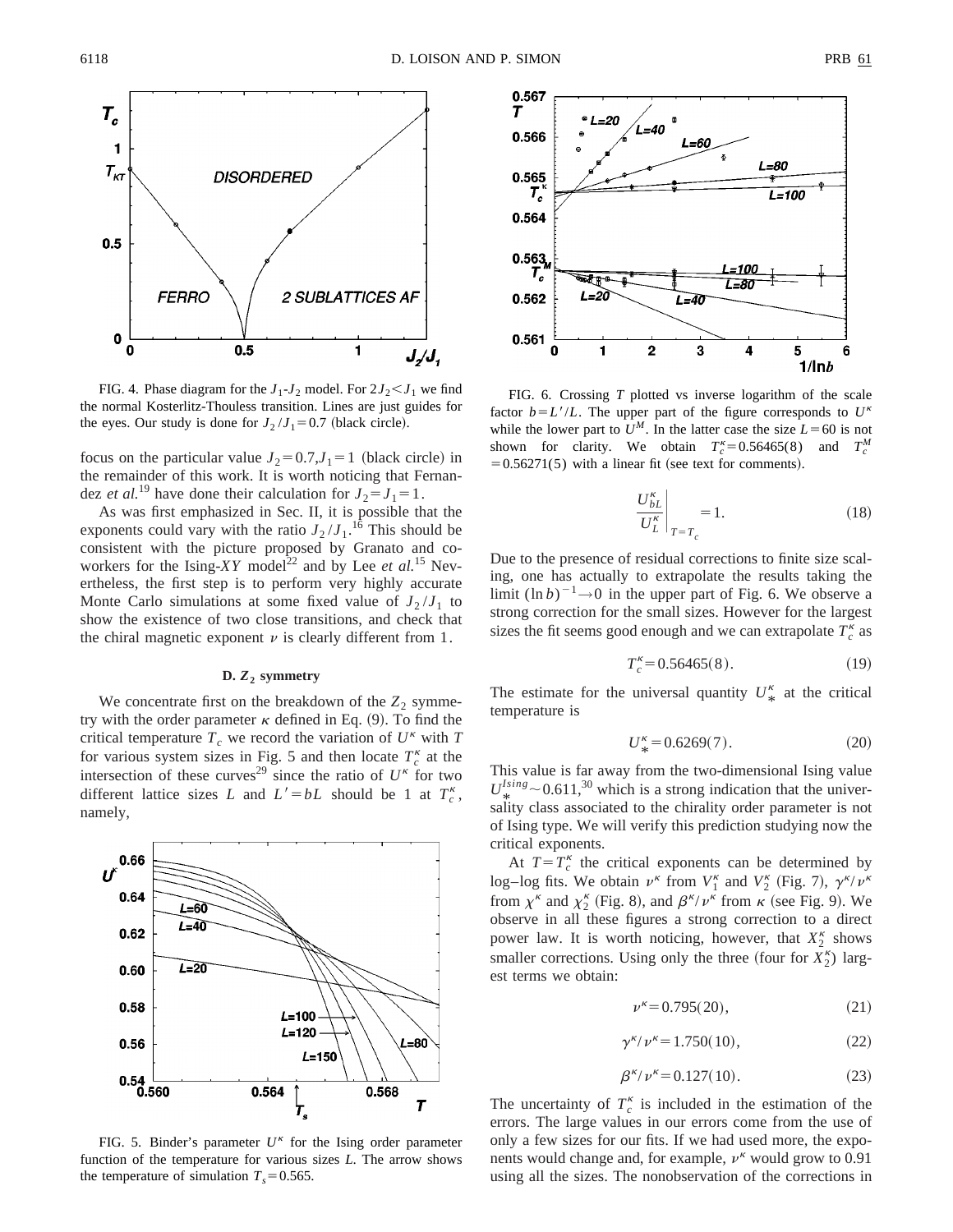

FIG. 7. Values of  $V_1^{\kappa}$  and  $V_2^{\kappa}$  function of *L* in a log-log scale at  $T_c^{\kappa}$ . The value of the slopes gives  $1/\nu^{\kappa}$ . We observe strong corrections for small sizes. Only the three largest sizes are used for the fits. When not shown, the estimated statistical errors are smaller than the symbol.

previous studies could explain the very disparate results obtained in various studies of different frustrated 2D *XY* models (between  $0.76$  to  $0.90$ ). We note that we have used many more statistics (due in one part to a better algorithm, and in another part to longer simulations) than previous works (between one or two orders of magnitude more), which enables us to observe the finite size corrections. Moreover, we expect that the critical exponents written above could vary with the ratio  $J_2/J_1$ . It therefore makes difficult quantitative comparisons with other studies. Nevertheless, we can safely state that an Ising universality class is excluded. If we try to introduce a correction to calculate the exponents, for example, such as  $V_1^k = (1 + L^{-\omega})L^{1/\nu^k}$ , we obtain  $\omega = 1.0(2)$  and values for



FIG. 8. Values of  $\chi^k$  and  $\chi_2^k$  function of *L* in a log-log scale at  $T_c^{\kappa}$  and  $\chi_2^M$  at  $T_c^M$ . The value of the slopes gives  $\gamma/\nu=2-\eta$ . We observe strong corrections for the small sizes for  $\chi^k$ . Only the three largest sizes are used for the fit for  $\chi^k$  while only the smallest sizes  $L=20$  and  $L=40$  are discarded for the fits for  $\chi_2^k$  and  $\chi_2^M$ . When not shown, the estimated statistical errors are smaller than the symbol.



FIG. 9. Values of  $\langle \kappa \rangle$  as function of *L* in a log-log scale at  $T_c^{\kappa}$ . The value of the slopes gives  $\beta^{\kappa}/\nu^{\kappa}$ . We observe strong corrections for the small sizes. Only the three largest sizes are used for the fits. When not shown, the estimated statistical errors are smaller than the symbol.

critical exponents fully compatible with Eqs.  $(21)–(23)$ . We have noticed that the exponents have a tendency to move away from the ferromagnetic Ising values when the size grows and this seems to exclude a crossover to the ferromagnetic Ising fixed point for larger sizes (unless it occurs at very large and not yet accessible size).

The values given in Eqs.  $(21)$ – $(23)$  use the properties of the free energy at the critical temperature. But an error in  $T_c^{\kappa}$ leads to an error in the exponents; it is therefore interesting to find them without the help of  $T_c^k$ . This can be done using the whole finite size scaling region and the method given in Ref. 31. It consists of plotting, for example, the susceptibility  $X^k L^{-\gamma^{k}/\nu^{k}}$  as a function of U<sup>k</sup>, choosing the exponents as the curves collapse. This fit is stronger than the fit at the critical temperature insofar as it does not depend only on results at  $T_c^{\kappa}$  but on a large region of temperature. However the errors are a little bit larger. We show in Fig. 10–12 the results for three choices of  $\gamma^{\kappa}/\nu^{\kappa}$ . Obviously the result  $\gamma^{\kappa}/\nu^{\kappa}$  = 1.76 is the best one. With this method we arrive at  $\gamma^{\kappa}/\nu^{\kappa}$  = 1.76(2) which is compatible with the result (22) and thus constitutes an indirect check of the critical temperature. We have verified, using cumulants  $V_1$  and  $V_2$  and  $\langle \kappa \rangle$ , that the results for  $\nu^k$  and  $\beta^k / \nu^k$  are compatible with Eqs. (21) and  $(23)$ .

From the scaling relation

$$
\gamma^{\kappa}/\nu^{\kappa} = 2 - \eta^{\kappa} \tag{24}
$$

we obtain  $\eta^k = 0.25(1)$ . The results are summarized in Table III.

In conclusion, the chirality order parameter does not seem to belong to the standard two-dimensional Ising universality class. Such a conclusion has already been reached in many studies of frustrated *XY* models. Nevertheless, due to the fact that the exponents could be  $J_2/J_1$  dependent, we cannot safely compare the results we get for the  $J_1$ - $J_2$  *XY* model with other frustrated *XY* models. However, we observe that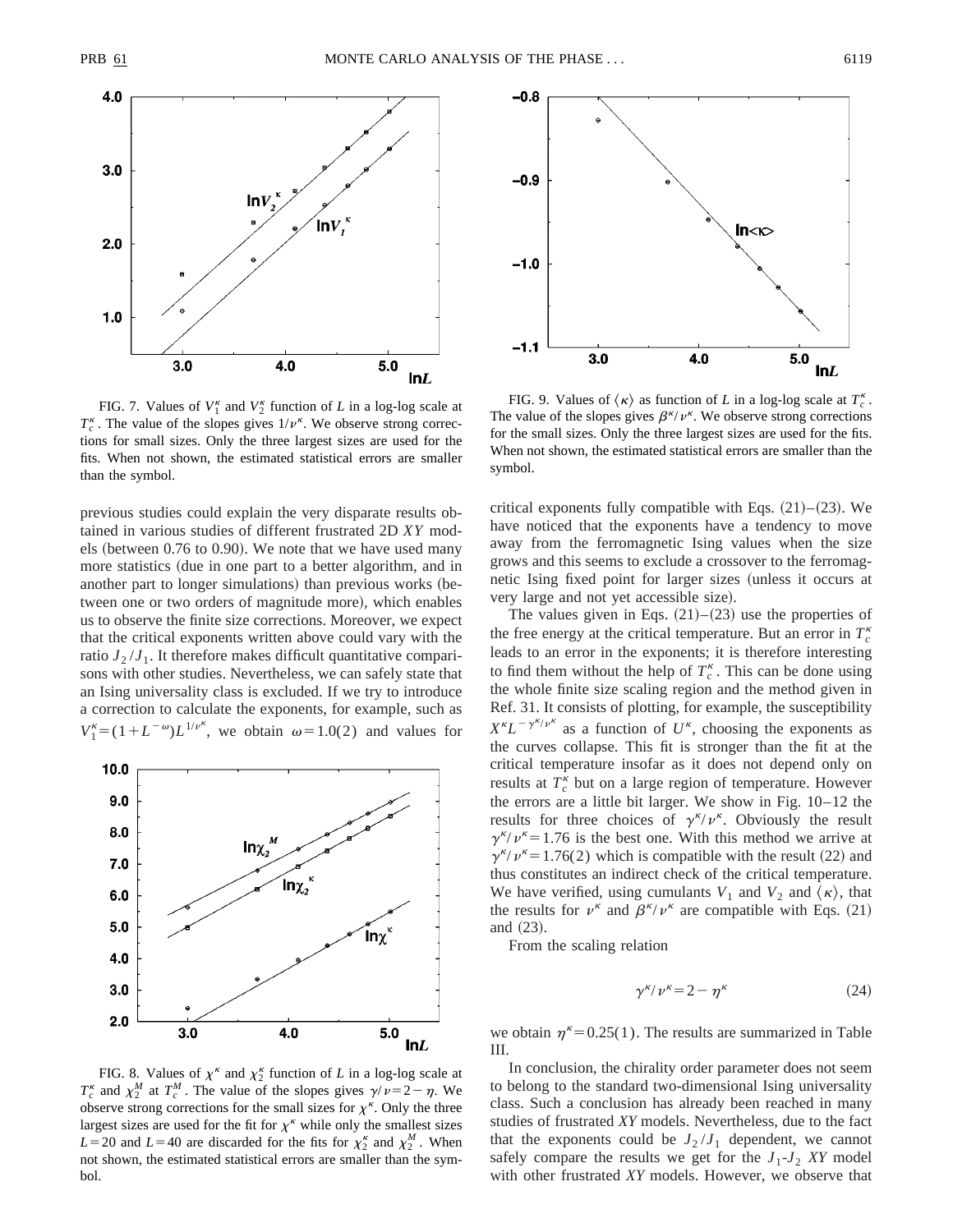![](_page_6_Figure_3.jpeg)

FIG. 10.  $\chi^{\kappa} L^{-\gamma^{\kappa}/\nu^{\kappa}}$  function of *U*<sup>k</sup> with  $\gamma^{\kappa}/\nu^{\kappa} = 1.79$  for the sizes  $L=60$ , 80, 100, 120, and 150. The curves do not collapse in one curve.

the exponents vary strongly if corrections are not taken into account and we suspect that this is also the case in the other models studied.

If the transition belongs to a new universality class, the use of Binder's cumulant at the critical temperature  $U^*_{\ast}$ <br>could be a new engregab to track it. It should be very intercould be a new approach to track it. It should be very interesting to test this idea in other systems like the Villain or the triangular models.

#### **E.**  $U(1)$  symmetry

We now focus on the phase transition associated to the *U*(1) symmetry, i.e., to the *XY* spins. The usual ferromagnetic *XY* model undergoes a Kosterlitz-Thouless phase transition driven by the unbounding of vortex-antivortex pairs.

![](_page_6_Figure_9.jpeg)

FIG. 11.  $\chi^{\kappa} L^{-\gamma^{\kappa}/\nu^{\kappa}}$  as function of  $U^{\kappa}$  with  $\gamma^{\kappa}/\nu^{\kappa} = 1.76$  for the sizes  $L=60$ , 80, 100, 120, and 150. The curves collapse in one curve.

![](_page_6_Figure_11.jpeg)

FIG. 12.  $\chi^{\kappa} L^{-\gamma^{\kappa}/\nu^{\kappa}}$  function of *U*<sup>k</sup> with  $\gamma^{\kappa}/\nu^{\kappa} = 1.73$  for the sizes  $L=60$ , 80, 100, 120, and 150. The curves do not collapse in one curve.

The best method to obtain reliable results is to use the jump of the helicity parameter defined by the answer of the system to a twist in one direction. The knowledge of the jump at the critical temperature allows to obtain  $T_c$  with good precision.32 However, in our problem the presence of the chirality order parameter coupled with topological defects leads to a nonuniversal jump. This fact explains why this transition is usually not explored in Monte Carlo simulations of frustrated *XY* models or, when it is, why results are not very accurate. In the following study we will use a method introduced in Ref. 33 using Binder's cumulant to study this transition. It was proved in this article that, contrary to common belief, the Binder cumulant for ferromagnetic *XY* systems crosses for different sizes, thus allowing a rough estimate of the critical temperature and especially of the exponent  $\eta$  without precise knowledge of the critical temperature.

We proceed in a similar way as for the Ising order parameter, replacing  $\kappa$  by *M*. We record the variation of  $U^M$  (26) with the temperature for various system sizes in Fig. 13. We want to underline the differences between the result of  $U^k$ (Fig. 5) and  $U^M$ , which are plotted with the same scale.  $U^M$ shows a crossing on a smaller region than  $U^k$ , and at least one order of magnitude less than the standard *XY* model (see Fig. 1 of Ref. 33). We then locate the intersection of these curves and plot the results in the lower part of Fig. 6.

Let us first consider a power law behavior at  $T>T_c$  for this system. In this case we have to consider a linear fit for  $(\ln b)^{-1} \rightarrow 0$ . We observe corrections for the smallest size  $L=20$  but the others seem to converge to the temperature

$$
T_c^M = 0.56271(5). \tag{25}
$$

Second, we consider the behavior to be exponential as in the standard *XY* model. In this case Fig. 2 of Ref. 33 shows that a linear fit could be wrong and that a ''crossover'' to a different critical temperature could be observed for larger *b*, i.e., greater sizes. However, contrary to the ferromagnetic *XY*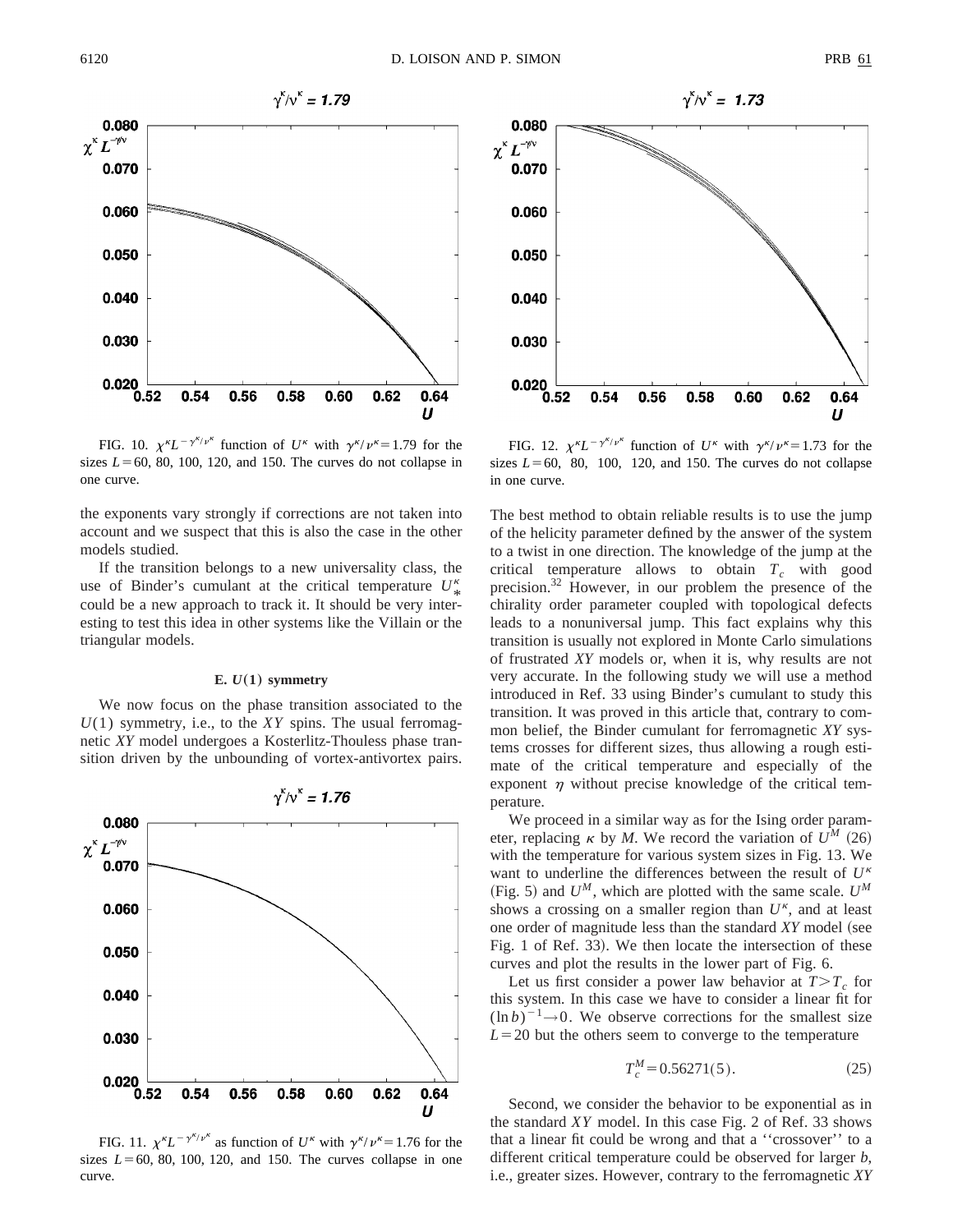TABLE III. Summary of our results for the Ising symmetry  $(Z_2)$  and the *XY* symmetry  $U(1)$ .

| Symmetry        |                          | $U_{*}$               |                                     | $\nu/\nu$ |                             | $\beta/\nu$ |
|-----------------|--------------------------|-----------------------|-------------------------------------|-----------|-----------------------------|-------------|
| $Z_{2}$<br>U(1) | 0.56465(8)<br>0.56271(5) | 0.6269(7)<br>0.638(5) | 0.795(20)<br>$0.92(3)$ <sup>b</sup> | 1.750(10) | $0.250(10)^{a}$<br>0.345(5) | 0.127(10)   |

<sup>a</sup>Calculated using  $2 - \eta = \gamma/\nu$ .

<sup>b</sup>For a power law behavior.

model, the region of crossing is very small and the different linear fits tend only to one critical temperature. Therefore we think that the linear fit works well enough. Moreover, in the following we will show strong arguments in favor of the temperature  $(25)$ .

With the help of the critical temperature we have found an estimate of  $U^M$  at  $T_c^M$  fitting the value with a law  $U^M$  $= U^M_* + aL^{-\theta}$ . We obtain

$$
U_*^M = 0.638(5). \tag{26}
$$

By log-log fit we calculate some exponents. The exponent  $\eta$ could be obtained by a fit with  $X_2^M$  shown in Fig. 8. We obtain here

$$
2 - \eta^M = 1.657(5),\tag{27}
$$

$$
\eta^M = 0.345(5). \tag{28}
$$

The fit has been done discarding the two smallest sizes (*L*  $=$  20 and *L* $=$  40) that show small corrections. This value is different from the standard *XY* case where  $n=0.25$ . Notice also that it is in contradiction with the result of Monte Carlo simulations in the high temperature region obtained by José and co-workers<sup>6</sup> for the FF*XY* (which is believed to be in the same universality class as our model) where  $\eta$  ~0.20 was found. To our knowledge, it seems one of the first times this exponent is calculated using finite size scaling. From a theoretical point of view the KT transition has an exponential behavior, i.e., a correlation length of the form  $\xi \sim \exp[B_0(T)]$  $-T_c$ <sup>-*v*</sup>]; however, a power law behavior such as  $\xi \sim (T_c)^{-1}$  $(T_c)^{-\nu}$  cannot be excluded *numerically*. In the latter case

![](_page_7_Figure_14.jpeg)

FIG. 13. Binder's parameter  $U^M$  for the  $U(1)$  order parameter function of the temperature for various sizes *L*. The arrow shows the temperature of simulation  $T_s = 0.565$ . The scales are similar to those of Fig. 5.

the critical exponent  $\nu$  can be calculated with the cumulant  $V_2^M$  (15). We have obtained  $v^M = 0.92(3)$ . With the finite size scaling method we were not able to compute the exponent  $\nu$  in the case of an exponential behavior.

As for the Ising order parameter, the calculation of the exponents have been done at the critical temperature but an error in  $T_c^M$  leads to errors in the exponents; it is thus interesting to find them without the help of  $T_c^M$ . This can be done using the same method as described before. We have shown in Ref. 33 that this method is accurate enough in order to obtain  $\eta$  whatever the type of the behavior is (power law or exponential). In Figs.  $14-16$  we show our results for three values of  $\eta^M$ . Obviously the value  $\eta^M$ =0.33 is the best and we are able to obtain

$$
\eta^M = 0.33(2),\tag{29}
$$

which is compatible with Eq.  $(28)$ . Moreover, this result is a strong indication that our choice of the critical temperature is correct. Indeed, another choice leads to other noncompatible exponents. For example, had we chosen  $T_c^M = T_c^{\kappa} = 0.56465$ , we would obtain  $\eta^M(T = T_c) = 0.47$ , which is incompatible with Eq.  $(29)$ .

To sum up, we have computed for the first time the critical exponent  $\eta^M = 0.345(5)$  for the Kosterlitz-Thouless transition using the finite size scaling region in Monte Carlo simulations. We have given strong arguments that, in our range of sizes, the critical temperature for this transition is less than the critical temperature corresponding to the Ising-

![](_page_7_Figure_21.jpeg)

FIG. 14.  $\chi^M L^{2-\eta^M}$  function of  $U^M$  with  $\eta^M = 0.31$  for the sizes  $L=60$ , 80, 100, 120, and 150. The curves do not collapse in one curve.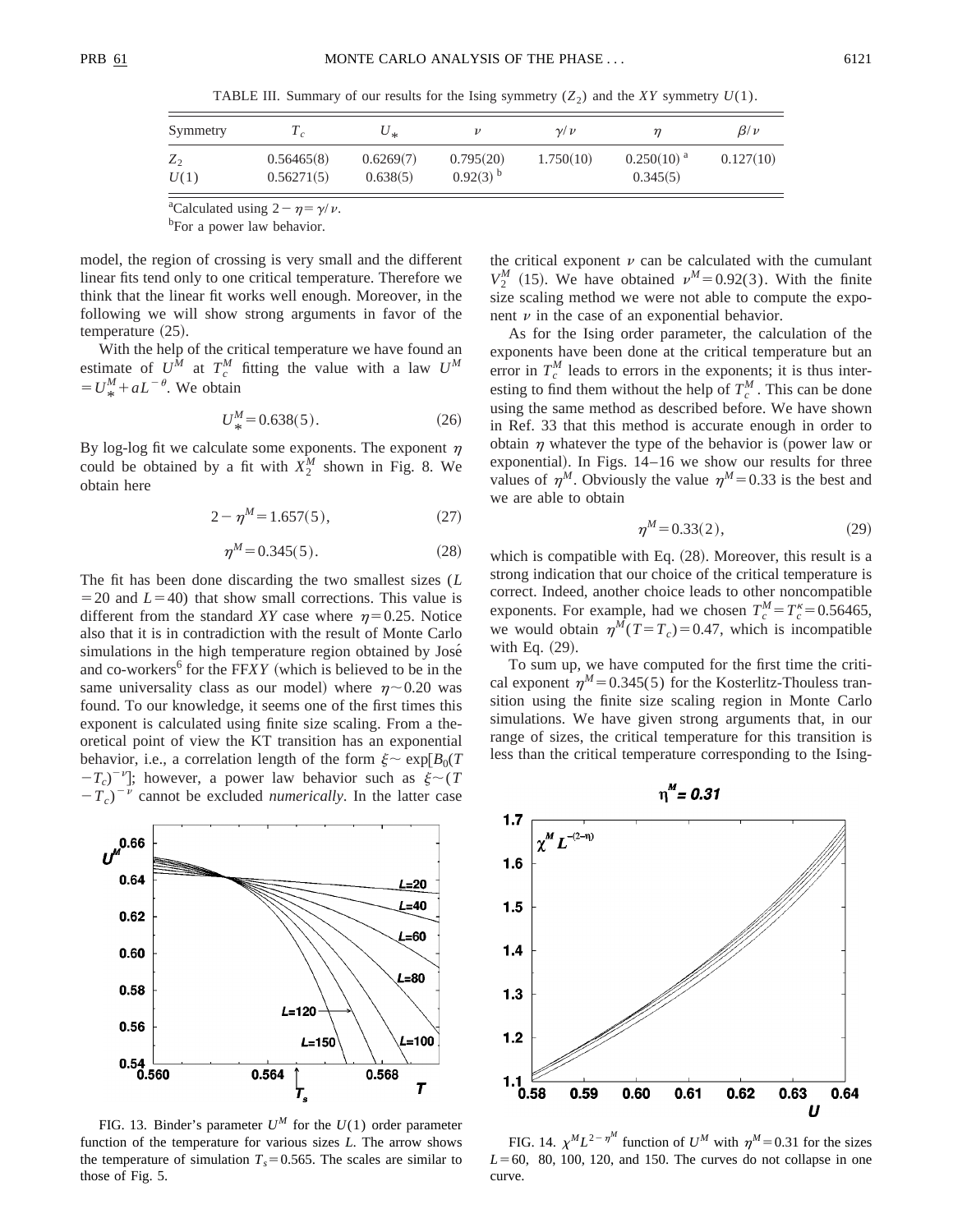![](_page_8_Figure_3.jpeg)

FIG. 15.  $\chi^M L^{2-\eta^M}$  function of  $U^M$  with  $\eta^M = 0.33$  for the sizes  $L=60$ , 80, 100, 120, and 150. The curves collapse in one curve.

like transition ( $T_c^M < T_c^{\kappa}$ ). Note that this is in agreement with the phase diagram of the Ising- $XY$  model (Fig. 2), where if the two transitions never merge, we have  $T_{KT} < T_I$  (see also Ref. 15). We cannot exclude, contrary to the ferromagnetic *XY* model, a power law behavior at  $T>T_c^M$ , which should be characterized, besides the exponent  $\eta^M$ , by  $\nu^M \sim 0.92$  and  $U_*^M$  ~ 0.638.

# **IV. CONCLUSION**

In this paper we have investigated the critical behavior of the 2D,  $J_1$ - $J_2$  *XY* model on the square lattice. We have first theoretically argued that this model should be in the same universality class as the Ising-*XY* model for  $2J_2 > J_1$ . We have then carried out extensive Monte Carlo simulations for

![](_page_8_Figure_8.jpeg)

FIG. 16.  $\chi^M L^{2-\eta^M}$  function of  $U^M$  with  $\eta^M = 0.35$  for the sizes  $L=60$ , 80, 100, 120 and 150. The curves do not collapse in one curve.

the particular ratio  $J_2 / J_1 = 0.7$ . Our main conclusion is that this system undergoes two distinct and separate transitions. The first one is of Kosterlitz-Thouless type with an exponent  $\eta$ =0.345(5), different from the ferromagnetic case, whereas the second one (associated to the chirality order parameter) seems to be in a non-Ising universality class. The temperatures of transitions and the values of the critical exponents are summarized in Table III. It is worth mentioning that the estimate of the exponents can be obtained without the help of a precise determination of the critical temperatures. The values of the critical exponents associated to the Ising symmetry are consistent with those obtained in various recent works for different frustrated *XY* models.<sup>4,6,8,9,15</sup> Nevertheless, our analysis has been done at  $J_2 / J_1 = 0.7$ . We expect that the exponents we obtained could vary with the ratio  $J_2/J_1$ , which makes accurate comparisons difficult. Consequently, numerically speaking, we cannot safely state that the  $J_1$ - $J_2$  *XY* model is in the same universality class as other models quoted above.

The fact that two transitions exist at two different temperatures and that the critical exponents of the chiral order parameter transition is not of Ising type seems puzzling. How could we reconciliate them? One first idea, is to use an argument by  $O$ lsson<sup>13</sup> which explains these strong deviations from the Ising universality class by a large screening length (due to vortices) which prevents observing the expected Ising behavior. In our case, we would therefore expect, for large sizes, a crossover to such behavior; for example,  $\nu$ grows to reach the value 1 for an infinite size. However, no sign of this crossover has appeared for our largest sizes (*L*  $=150$ ). Obviously, such a crossover could not be excluded for much larger size  $(L \sim 1000)$  but does not seems very plausible. Two more plausible interpretations can be *a priori* formulated. One, due to Granato and Nightingale,<sup>7</sup> consists in invoking a new universality class for the chiral order parameter. The idea of the three-state Potts model universality class has, for example, been recently advocated in Ref. 8. Another one is due to Knops and co-workers.<sup>4</sup> These authors have introduced a possible unstable fixed point on the critical line  $PT$  of the phase diagram of the Ising- $XY$  model (see Fig. 2) which is able to induce strong crossover phenomena in the infrared limit. This conjecture has the advantage of explaining the whole set of dispersed results found in the literature. Notably, it would explain the continuous variation of exponents found by Granato and co-workers in the Ising-*XY* model<sup>22</sup> but also the  $J_2 / J_1$  dependence of critical exponents in the  $J_1$ - $J_2$  *XY* model under consideration here. To answer these questions, very high precision Monte Carlo simulations for large size systems could bring some answers to this problem. Moreover, new analytical developments are profoundly needed.

# **ACKNOWLEDGMENTS**

This work was supported by the Alexander von Humboldt Foundation and the EC TMR Program *Integrability, nonperturbative effects and symmetry in Quantum Field Theories*, Grant No. FMRX-CT96-0012.

# **APPENDIX: CALCULATION OF ERRORS**

We describe here our procedure to calculate statistical errors for the different quantities. The first stage is to find the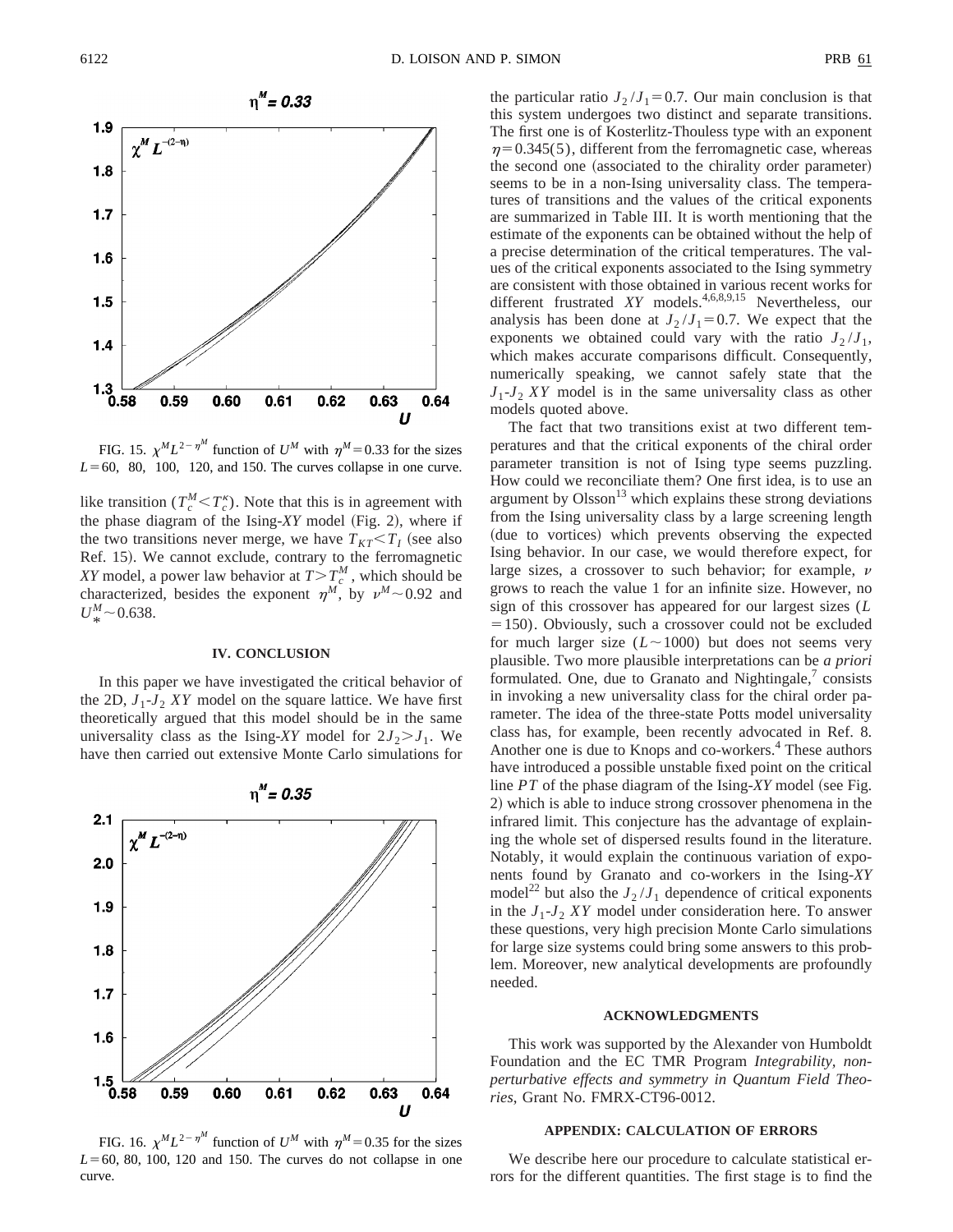![](_page_9_Figure_3.jpeg)

FIG. 17. Autocorrelation  $\rho(t)$  for the chirality  $\kappa$  at  $T = T_c^{\kappa}$ . The lattice size is  $L=20$  and the number of MC is  $N_{MC}=50$  million. The estimated  $\tau=116(2)$  is shown by an arrow.

number of independent steps in our Monte Carlo. Indeed the Monte Carlo is a Markov process and therefore two consecutive steps are correlated.

### **1. Autocorrelation time**

We define the autocorrelation function,

$$
\rho(t) = \frac{\langle A(0)A(t)\rangle - \langle A(t)\rangle^2}{\langle A(t)^2 \rangle - \langle A(t)\rangle^2},
$$
\n(A1)

where  $A(t)$  is a thermodynamic quantity  $(\kappa, \chi^M)$ ,  $\chi^k$ , ...). An example is shown in Fig. 17 for the chirality  $\kappa$ at the temperature  $T = T_c^{\kappa}$  and for a lattice size  $L = 20$ .  $N_{MC}$  $=$  50 million steps of Metropolis algorithm are used after discarding 1 million steps to thermalize the system. We calculate the autocorrelation time following the procedure of Ref. 34 by  $\tau = \sum_{t=0}^{t} \rho(t)$ , where  $t_f$  is calculated in a selfconsistent way as  $\rho(t)$ <0.01, which corresponds to  $t_f \sim 5\tau$ . In this case the value we get is systematically underestimated for less than 1%. It is important to stop the summation because the variance of  $\tau$  is of the order of the number of summation  $(t_f)$  and thus the error proportional to  $\sqrt{t_f}$ . Madras and Sokal<sup>34</sup> have proposed an estimation of the error:

$$
\Delta \tau \sim \sqrt{2(2 t_f + 1)\tau^2 / N_{MC}}.\tag{A2}
$$

However, this formula seems to underestimate the result. Indeed we calculate  $\tau(\Delta \tau)$  function of the number of MC steps. We obtain  $104(5)$ ,  $112(2)$ , and  $116.2(8)$  for 1, 10, and 50 million, respectively. Obviously the errors are underestimated  $(104+5<116.2-0.8)$ . Therefore, in order to compute the errors for  $\tau$  we make several simulations for different initial configurations and use the results as independent quantities to calculate the average and estimate the error.

### **2. Statistical errors**

The second step after having computed the autocorrelation time  $\tau$  is to calculate the error in each quantity. As they depend only on a single average such as the chirality or the susceptibility  $\chi_2^{K}$  (12), the result is straightforward:<sup>35</sup>

$$
(\Delta \langle \kappa \rangle)^2 = (\langle \kappa^2 \rangle - \langle \kappa \rangle^2) \frac{(1 + 2\tau/\tau_s)}{N_{MC}/\tau_s},
$$
 (A3)

$$
(\Delta \chi_2)^2 = (\langle \kappa^4 \rangle - \langle \kappa^2 \rangle^2) \frac{(1 + 2\tau/\tau_s)}{N_{MC}/\tau_s} \frac{N}{k_B T}, \quad (A4)
$$

where  $N_{MC}$  is the number of Monte Carlo steps to average,  $\tau_s$  the number of steps between two measurements, and *N* the number of lattice sites. Choosing  $\tau_s = 1$  we obtain (1)  $(1+2\tau)/N_{MC} \sim 2\tau/N_{MC}$  for large  $\tau$ , while choosing  $\tau_s = \tau$  we get  $3\tau/N_{MC}$ , which gives larger errors.

Problems arise when quantities are a combination of different averages, for example, the chirality  $\chi^k$  (11). We could try to treat  $\langle \kappa \rangle$  and  $\langle \kappa^2 \rangle$  as independent quantities and estimate the error by the sum of the errors of the two quantities. However, the result will be overestimated due to the correlation between the two elements of the sum. To solve this problem we can use, for example, the jackknife procedure. We do not review this method here but just present the essential points we need (for a more complete review see Ref. 26).

In order to avoid being too abstract, we show how this method works for the susceptibility of the chirality  $(11)$ . For clarity we choose  $\tau_s = 1$ . The application for different  $\tau_s$  is then straightforward. We have to define

$$
\bar{\kappa}_t = \frac{N_{MC}(\kappa) - \kappa_t}{N_{MC} - 1},\tag{A5}
$$

$$
\overline{\kappa}^2_t = \frac{N_{MC}(\kappa^2) - \kappa_t^2}{N_{MC} - 1},\tag{A6}
$$

$$
\overline{\chi}_t = (\overline{\kappa}^2 - \overline{\kappa}_t^2) \frac{N}{k_B T},
$$
\n(A7)

where  $t$  designs the MC step and  $N_{MC}$  the total number of MC steps. Our estimate for the susceptibility and the error will be given by

$$
\chi \sim \frac{1}{N_{MC}} \sum_{t=1}^{N_{MC}} \bar{\chi}_t,\tag{A8}
$$

$$
\Delta \chi^2 \sim \frac{N_{MC} - 1}{N_{MC}} \sum_{t=1}^{N_{MC}} (\bar{\chi}_t - \chi)^2 (1 + 2\tau). \tag{A9}
$$

If we save the chirality at each MC step the formulas are not difficult to apply. However, we need a large hard disc to store the data. For example, if we wanted to save the 32 million steps for the simulation of the size  $L = 150$  we would then need 72 bytes for each step to save the energy, the magnetization, and the chirality, which implies more than two gigabytes. To avoid this problem, we could only save the data every  $\tau_s = \tau$ , but then the size of the file would still be more than ten million bytes. Moreover we would lose information and therefore errors would be greater. We propose now a way which allows to obtain a good estimate without the problem of large storage and with minor changes in the program.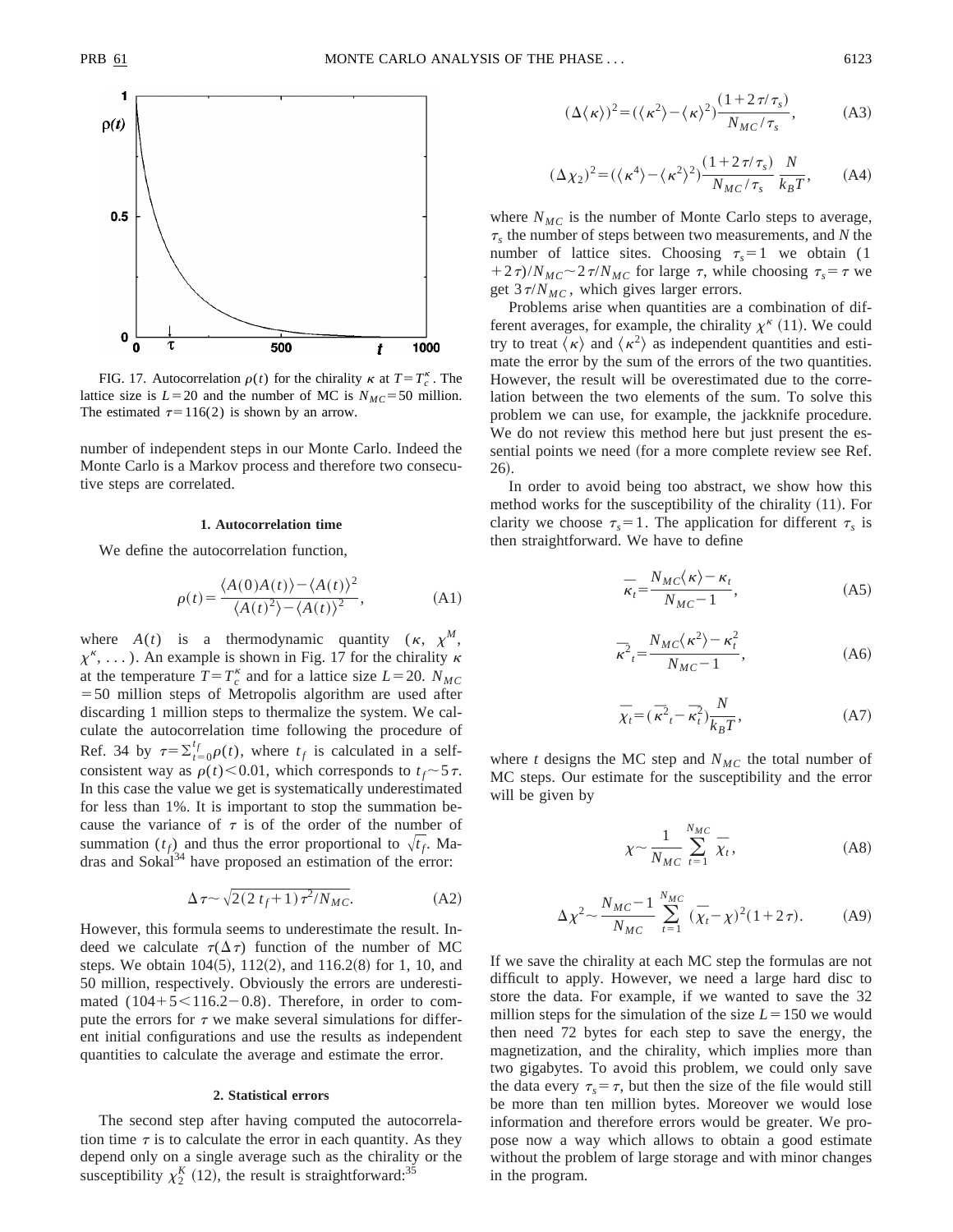We use a development for large  $n=N_{MC}/(1+2\tau)$  (which is always the case in MC), choosing  $\tau_s = 1$ . In this case formula  $(A8)$ – $(A9)$  becomes, keeping only the dominant term,

$$
\chi \sim (\langle \kappa^2 \rangle - \langle \kappa \rangle^2) \frac{N}{k_B T},\tag{A10}
$$

$$
\Delta \chi^2 \sim \frac{(1+2\,\tau)}{N_{MC}} \left[ \langle \kappa^4 \rangle - \langle \kappa^2 \rangle^2 + 4 \langle \kappa \rangle^2 (\langle \kappa^2 \rangle - \langle \kappa \rangle^2) - 4 \langle \kappa \rangle (\langle \kappa^3 \rangle - \langle \kappa^2 \rangle \langle \kappa \rangle) \right] \left( \frac{N}{k_B T} \right)^2.
$$
 (A11)

The chirality conserves its initial form while the error is the sum of the two errors (of  $\langle \kappa^2 \rangle$  and  $\langle \kappa \rangle^2$ ) subtracted by the third term which represents the correlation between them. We note that this procedure induces a small change in the program: we have only to save in the histogram  $\langle \kappa^3 \rangle$  plus the values of  $\langle \kappa \rangle$  and  $\langle \kappa^2 \rangle$ . To test our formula we have computed the susceptibility associated to the chirality  $(11)$  and its errors calculated in three ways. We perform the simulation with a lattice size  $L=20$  with four steps of the overrelaxation algorithm between each Monte Carlo, for one million steps. In this case the autocorrelation time is about 8 (see Table II). The first method consists in saving at each step the energy, the magnetization, and the chirality, the second in saving the data only at each  $\tau$  step, while the third in using the approximate formula  $(A11)$ . We obtain, respectively,  $\chi^k = 11.22(8)$ , 11.23(10), and 11.22(8). The three methods give compatible results but the third one gives the best estimate with the smallest storage size (some hundred thousand bytes).

We give hereafter the results of our calculation for the Binder parameters  $(16)$ ,  $(17)$  and the cumulant  $V_1$  and  $V_2$  $(13),(14)$ :

 $\Delta U^2 \sim \frac{(1+2\tau)}{N_{MC}} [4\langle \kappa^4 \rangle^3 - 4\langle \kappa^2 \rangle \langle \kappa^4 \rangle \langle \kappa^6 \rangle + 8\langle \kappa^2 \rangle^2 \langle \kappa^8 \rangle$  $-\langle \kappa^2 \rangle^2 \langle \kappa^4 \rangle$  $(A12)$ 

$$
\Delta V_1^2 \sim \frac{(1+2\,\tau)}{N_{MC}} \left[ \frac{\langle \kappa E \rangle^2}{\langle \kappa \rangle^2} \left( \frac{\langle \kappa^2 E^2 \rangle}{\langle \kappa E \rangle^2} - 2 \frac{\langle \kappa^2 E \rangle}{\langle \kappa E \rangle \langle \kappa \rangle} + \frac{\langle \kappa^2 \rangle}{\langle \kappa \rangle^2} \right) + \langle E^2 \rangle \right] \sim \langle E \rangle^2 - 2 \frac{\langle \kappa E \rangle}{\langle \kappa \rangle} \left( \frac{\langle \kappa E^2 \rangle}{\langle \kappa E \rangle} - \frac{\langle \kappa E \rangle}{\langle \kappa \rangle} \right), \tag{A13}
$$

 $\Delta V_2 = \Delta V_1$  substituing  $\kappa$  by  $\kappa^2$ . (A14)

# **3. Systematic errors**

In addition to statistical errors, we have to take care of systematic errors. There are essentially two kinds: one due to the correlation between the random number and one due to the use of the histogram technique.

The first one appears when we use a bad random generator. In this case the period of the random numbers could be very small and could thus introduce correlations between data. One example is the linear congruential generator used by many physicists for Monte Carlo simulations. For certain choices of the initial parameter, the period could be very small (less than 2000) and therefore could induce systematic errors. We use in this work a random generator with a period of more than 100 million found in Ref. 36.

A second source of systematic error comes from the histogram technique and the difference between the temperature of simulation and the temperature where the quantities are computed.37,38 In our simulation this difference is kept less than 0.005 in order to minimize this effect.

Gabay, and W. M. Wang, Phys. Rev. Lett. **68**, 3627 (1992).

- <sup>12</sup>T. Garel and S. Doniach, J. Phys. C 13, L887 (1980); N. Parga and J. E. Himbergen, Solid State Commun. 35, 607 (1980).
- <sup>13</sup>P. Olsson, Phys. Rev. Lett. **75**, 2758 (1995); Phys. Rev. B **55**, 3585 (1997).
- <sup>14</sup> J. R. Lee, Phys. Rev. B **49**, 3317 (1994).
- 15S. Lee, K.-C. Lee, and J. M. Kosterlitz, Phys. Rev. B **56**, 340  $(1997).$
- <sup>16</sup>P. Simon, Europhys. Lett. **39**, 129 (1997).
- <sup>17</sup>P. Simon, J. Phys. A **30**, 2653 (1997).
- <sup>18</sup> C. L. Henley, Phys. Rev. Lett. **62**, 2056 (1989); J. Appl. Phys. **61**, 3962 (1987).
- <sup>19</sup> J. F. F. Fernandez, M. Puma, and R. F. Angulo, Phys. Rev. B **44**, 10 057 (1991).
- 20P. Chandra, P. Coleman, and A. I. Larkin, Phys. Rev. Lett. **64**, 88  $(1990).$
- <sup>21</sup>M. Yosefin and E. Domany, Phys. Rev. B **32**, 1778 (1985); E. Granato and J. M. Kosterlitz, *ibid.* 33, 4767 (1985).
- 22E. Granato, J. M. Kosterlitz, J. Lee, and M. P. Nightingale, Phys. Rev. Lett. 66, 1090 (1991); J. Lee, E. Granato, and J. M. Kosterlitz, Phys. Rev. B 44, 4819 (1991); M. P. Nightingale, E. Granato, and J. M. Kosterlitz, *ibid.* **52**, 7402 (1995).
- <sup>23</sup> M. Creutz, Phys. Rev. D **36**, 515 (1987).
- $^{24}$ S. L. Adler, Phys. Rev. D 23, 2901 (1981); J. Apostolakis, C. F.

\*Electronic address: Damien.Loison@physik.fu-berlin.de † Electronic address: simon@he.sissa.it

- <sup>1</sup> J. Villain, J. Phys. C **10**, 1717 (1977); **10**, 4793 (1997).
- $2$ S. Teitel and C. Jayaprakash, Phys. Rev. B  $27$ , 598 (1983); Phys. Rev. Lett. **51**, 199 (1983); E. Granato, J. M. Kosterlitz, and M. P. Nightingale, Physica B 222, 266 (1996), and references therein.
- <sup>3</sup>B. Berge, H. T. Diep, A. Ghazali, and P. Lallemand, Phys. Rev. B **34**, 3177 (1986).
- <sup>4</sup> J. M. Thijssen and H. J. F. Knops, Phys. Rev. B 37, 7738 (1988); Y. M. M. Knops, B. Nienhuis, H. J. F. Knops, and W. J. Blöte, *ibid.* **50**, 1061 (1994).
- <sup>5</sup> J. Lee, J. M. Kosterlitz, and E. Granato, Phys. Rev. B **43**, 11 531  $(1991):$
- 6G. Ramirez-Santiago and J. V. Jose´, Phys. Rev. B **49**, 9567 ~1994!; J. V. Jose´ and G. Ramirez-Santiago, Phys. Rev. Lett. **77**, 4849 (1996).
- ${}^{7}E$ . Granato and M. P. Nightingale, Phys. Rev. B 48, 7438 (1993).
- <sup>8</sup> S. Lee and K.-C. Lee, Phys. Rev. B **49**, 15 184 (1994).
- 9H. J. Luo, L. Schuelke, and B. Zheng, Phys. Rev. Lett. **81**, 180  $(1998).$
- $10$ M. Benakli and E. Granato, Phys. Rev. B 55, 8361 (1997).
- $11$  D. H. Lee, J. D. Joannopoulos, and J. W. Negele, Phys. Rev. Lett. **52**, 433 (1984); Phys. Rev. B 33, 450 (1986); W. M. Saslow, M.